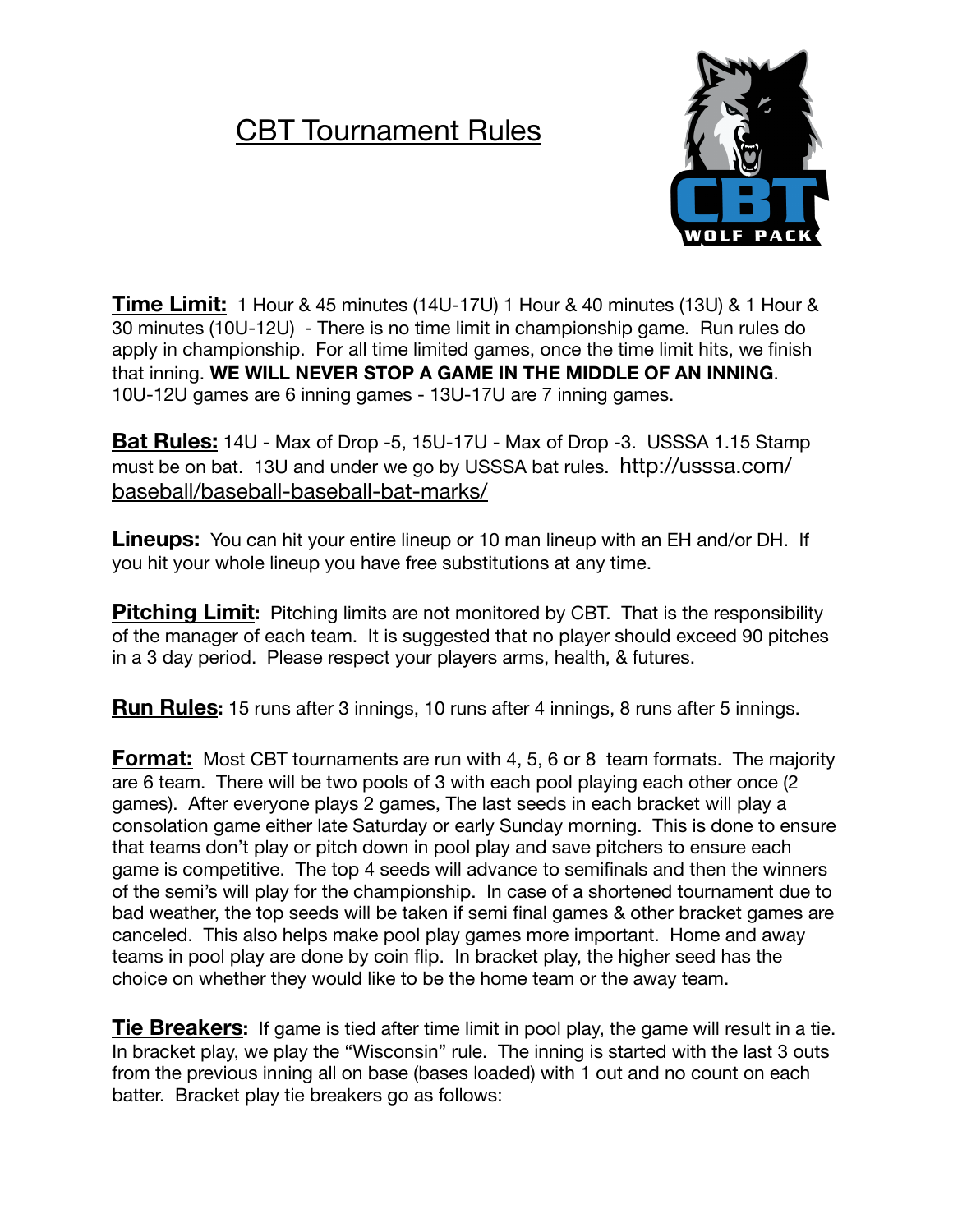- 1. Runs allowed
- 2. Runs scored
- 3. Run differential
- 4. Coin flip

**Awards:** There are no trophy's or awards for tournament winners. Each CBT tournament winner will be offered a \$100 discount to a following years tournament fee. *\*Note: it must be the following year\**

**Parking:** There are two parking lots. The best one to park in is parking lot C on the north side of the complex. The field we use is the north field off of French Road. See the map at the bottom to see parking lot C and the field off of French Road. Your tournament may be the same weekend as a soccer tournament. They will often charge for parking but you are exempt of that. Tell them when you're driving in that you are here for baseball and they will NOT charge you. If they insist, please contact me directly and I will handle it (920-540-6362). **DO NOT PAY THEM FOR PARKING!**

**Concessions:** There is a full concession stand that is to the southwest of the baseball field. It should be open the majority of the tournament but there may be times it isn't. We will have water and gatorades available to purchase in the bottom of the press box in the refrigerator.

**Playing Surface:** The infield is brand new synthetic turf and the outfield is natural grass. No metal cleats are allowed at all. Turf shoes and rubber molded cleats only. In addition, there are absolutely no seeds, gum or tobacco allowed on the field or anywhere on the premise.

**Batting Cage:** We do have a batting cage outside of the left field fence next to the parking lot that is available for your use before games. There is one cage so please share time with other teams. There is NO hitting on the turf or the outfield grass. **ONLY TURF SHOES OR TENNIS SHOES IN THE BATTING CAGE!**

**Pregame:** There is NO pregame infield allowed before games. All warmups need to be done in the outfield and the bullpen areas.

**Weather Delays/Cancellations:** For any game changes, cancellations, or delays, follow us on twitter @cbtwolfpack. You can also text 920-540-6362 for any updates but the quickest way to get information is to follow us on twitter.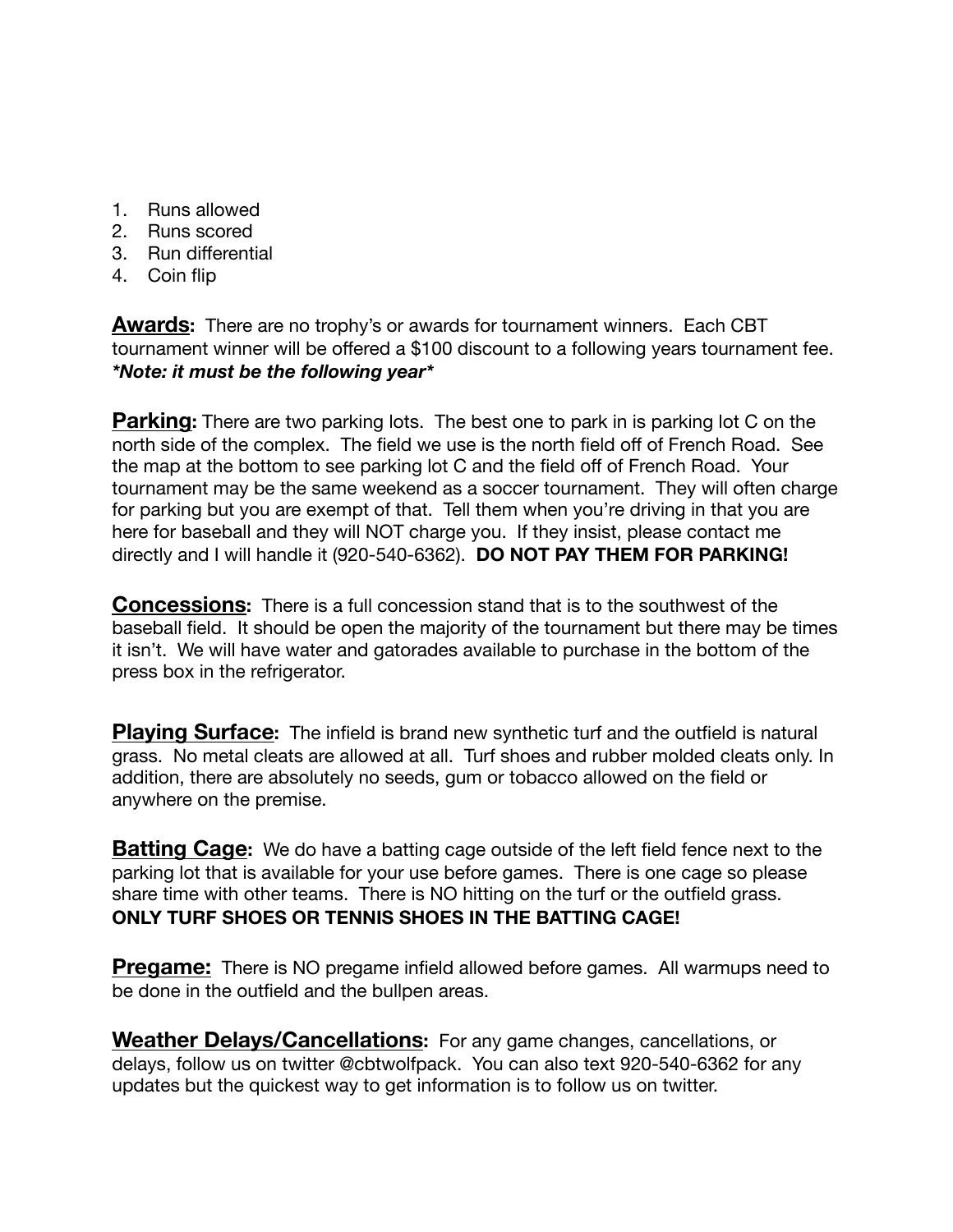**Rain & Maintenance:** With the infield being synthetic turf, we likely won't get rained out. If we do get a huge amount of rain, the outfield can flood. We will cancel or suspend games or tournaments due to that but it is highly unlikely.

**Refunds/Credits:** No REFUNDS are given for any reason. 1 Game played = Half credit Back, 2 games played = no credit, Rained out = Full credit to future tournament.

**Insurance:** Teams are responsible for your own insurance. CBT is NOT RESPONSIBLE for any injuries during, before, or after games, or anywhere on facility grounds.

**Rosters:** CBT does not ask for or need rosters or birth certificates. Age cutoffs for the tournament is that they cannot turn the next age before April 1st. For example, if your son is in the 14U tournament but he turns 15 before April 1st, he would NOT be eligible to play in the 14U tournament. Tournaments should mostly go by grade. 14U  $= 8$ th grade, 15U = 9th grade, 16U = 10th grade, 17U = 11th grade (the grade they just finished).

**Scoreboard:** We do have a new, very nice scoreboard. CBT does not man the scoreboard for all games. You are allowed to have a parent, brother or sister, relative or a team representative operate the scoreboard if you'd like. CBT may have someone up there, but we don't guarantee it for every game.

## **Contact:**

Phone: 920-540-6362 Email: [rwcavaiani@gmail.com](mailto:rwcavaiani@gmail.com) Twitter: @cbtwolfpack